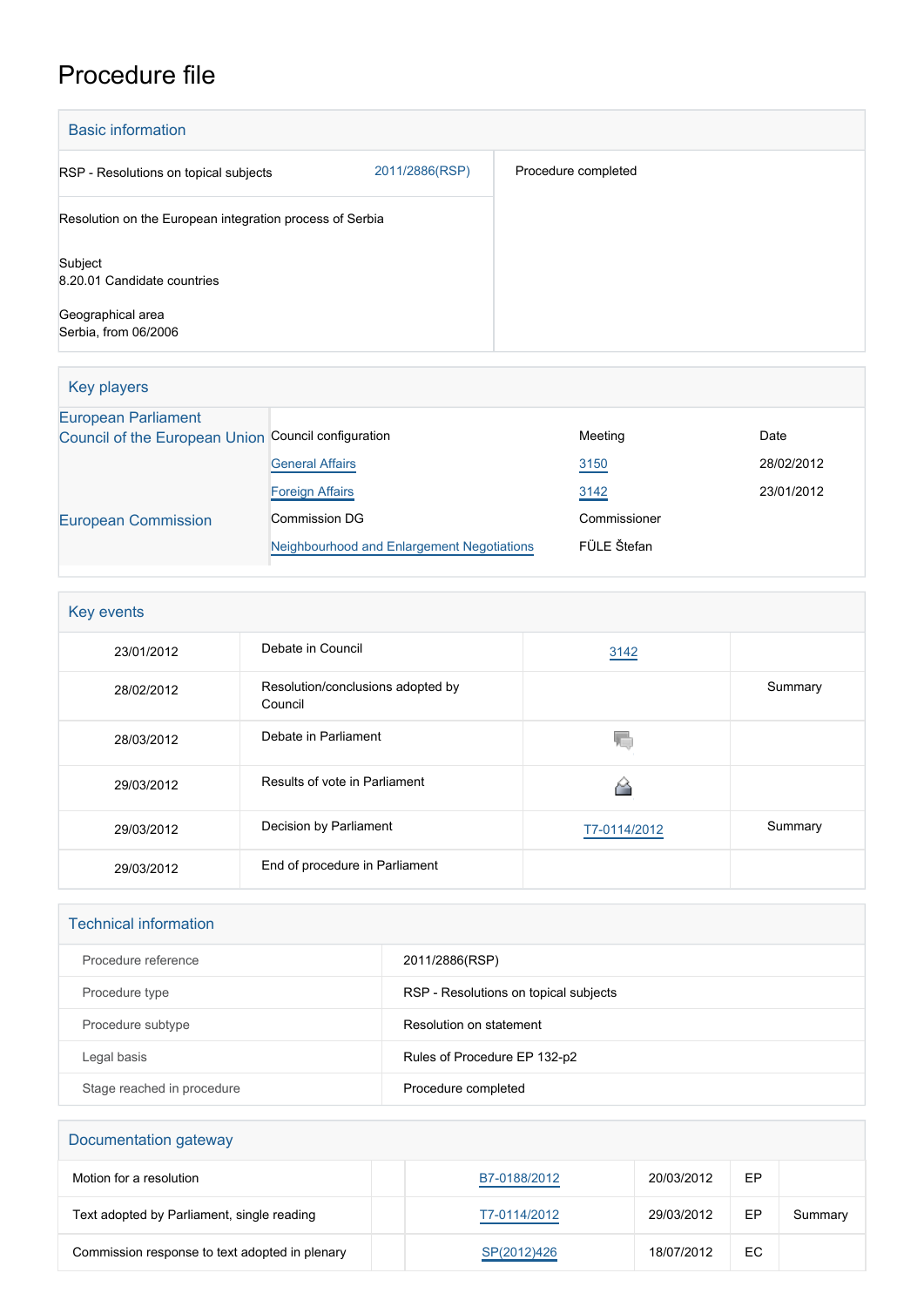The Council adopted conclusions in which it recalls the Commissions Opinion of October 2011 on Serbias application for membership and the Council conclusions of 5 December 2011. In accordance with the European Council conclusions of 9 December 2011, the Council has examined and confirmed that Serbia has continued to show credible commitment and achieved further progress in moving forward with the implementation in good faith of agreements reached in the Belgrade-Pristina dialogue including on IBM, has reached an agreement on inclusive regional cooperation and has actively cooperated to enable EULEX and KFOR to execute their mandates.

In the light of its examination, the Council recommends granting Serbia candidate status and looks forward to the confirmation of this decision by the March European Council.

As regards Kosovo, the Council recalls its conclusions of 5 December 2011. Without prejudice to Member States' position on status, or any future decisions to be taken by the Council, the Council takes note of the intention of the Commission to launch a feasibility study for a Stabilisation and Association Agreement between the European Union and Kosovo.

The Council urges both sides to continue to take forward the implementation of all the agreements reached to date.

## Resolution on the European integration process of Serbia

The European Parliament adopted by 542 votes to 49 with 56 abstentions a resolution tabled on behalf of the Committee on Foreign Affairs on the European Integration Process of Serbia.

Parliament welcomes the Council's decision to grant Serbia candidate country status on 1 March 2012 as well as the progress achieved by Serbia in the reform process and the agreement between Belgrade and Pristina on inclusive regional cooperation reached on 24 February 2012. It is of the opinion that, provided that the key priority outlined by the Commission in its Opinion is satisfactorily acted upon and that the reform process continues, accession negotiations should be opened with Serbia as soon as possible, thereby demonstrating the EU commitment to the country's EU perspective. Members welcome the considerable progress made by Serbia towards meeting the political Copenhagen criteria, and recall that further progress in the European integration process is dependent on continuing the progress in this area. It underlines the importance of holding fair and transparent parliamentary and local elections due to take place on 6 May 2012, and calls on the Serbian authorities not to organise local elections in the municipalities in north Kosovo, as they would be contrary to international law and UNSC Resolution 1244. It asks Serbia to encourage integration of these municipalities within the wider Kosovo.

North Kosovo: Members are seriously concerned about the developments in north Kosovo in the second part of 2011, and in particular the violence resulting from July 2011 incidents and the subsequent attacks against the international forces of KFOR. They condemn such actions, reiterating that only continuous political efforts in good faith and negotiated, pragmatic and sustainable solutions within the framework of the EU-mediated Belgrade-Pristina dialogue can permanently eliminate the tensions in the region. They also regret the fact that the state authorities have effectively imposed a media blackout in the country with regard to the July 2011 incidents in north Kosovo and misrepresented the role of KFOR in the events. Parliament underlines the importance of free and independent media for democracy and a well-informed public. It welcomes the agreements reached so far with Pristina, particularly on freedom of movement and Kosovo's participation in regional organisations. It calls for a proper investigation of cases of violence, especially those involving the international forces of KFOR. It recalls, however, that dismantling parallel structures in Kosovo would be the focal point of all cooperation.

Visa liberalisation: whilst welcoming the fact that Serbian citizens have had the opportunity to travel to the Schengen zone without visas since December 2009, as strongly advocated by Parliament, Members are concerned about the increased numbers of asylum seekers in some EU Member States. Any measures aimed at preventing abuse of the visa-free travel regime must not unduly infringe fundamental rights, for example by arbitrarily denying individuals the right to leave their country. Member States are asked to assist Serbia in its efforts to fight organised crime in connection with trafficking of false asylum seekers. Parliament also points out that a large number of Serbian asylum seekers in the European Union belong to ethnic minorities and it calls on the Serbian authorities to facilitate their integration into society and improve their living conditions. Members also concur with the European Commission that the implementation by Serbia of the legal and institutional framework for protecting minorities needs to be improved.

Organised crime: the resolution welcomes the recent adoption of several laws related to the fight against corruption and encourages the Serbian authorities to focus on their effective implementation, but expresses its concern about the lack of implementation and the increasing influence of the executive branch on the work of independent institutions and the media. It points out that the position of Serbia in the Corruption Perception Index has not improved over the last three years, and stresses that not only declaratory but genuine political will is needed to combat corruption.

Public procurement: Parliament is concerned about the Draft Law on Amending the Public Procurement Law, and calls on the Serbian Government to allow proper public consultation on the draft law and to bring it into line with the government's official public procurement strategy and international standards. It draws attention to the many reported irregularities, in particular in the fields of privatisation and public procurement, and calls for more active engagement on the part of law enforcement agencies to ensure their thorough investigation and that the perpetrators are brought to justice. It is also concerned about repeated allegations of misuse of the Criminal Code on abuse of office, which was accompanied by alleged widespread unjustified freezes of company and private assets, stating that these allegations have undermined trust in the rule of law in the country. It calls on the Serbian authorities to review immediately the controversial privatisation and sale of 24 companies, as the European Commission has expressed serious doubts concerning their legality.

Minorities: Parliament expresses satisfaction about the overall good inter-ethnic situation and the fact that the number and intensity of ethnically-based incidents have decreased in the country, but encourages further efforts by Serbia in the field of minority protection, by consistently implementing legislation which has been adopted. It is concerned about the protests by ethnic Albanians against discrimination and about the tense situation in Sandak and calls on the government to attach higher political priority to improving respect for the fundamental rights of all minorities, including their access to education in their own language, equal access to the labour market and fair representation in institutions. It also calls on the government to address the problem of regional disparities by providing support to the social and economic development of Sandak and the Southeast region, and to develop strategies for reducing the unemployment rates in these regions.

Parliament also underlines the difficult situation of the Roma community, which continues to suffer from discrimination on the labour market as